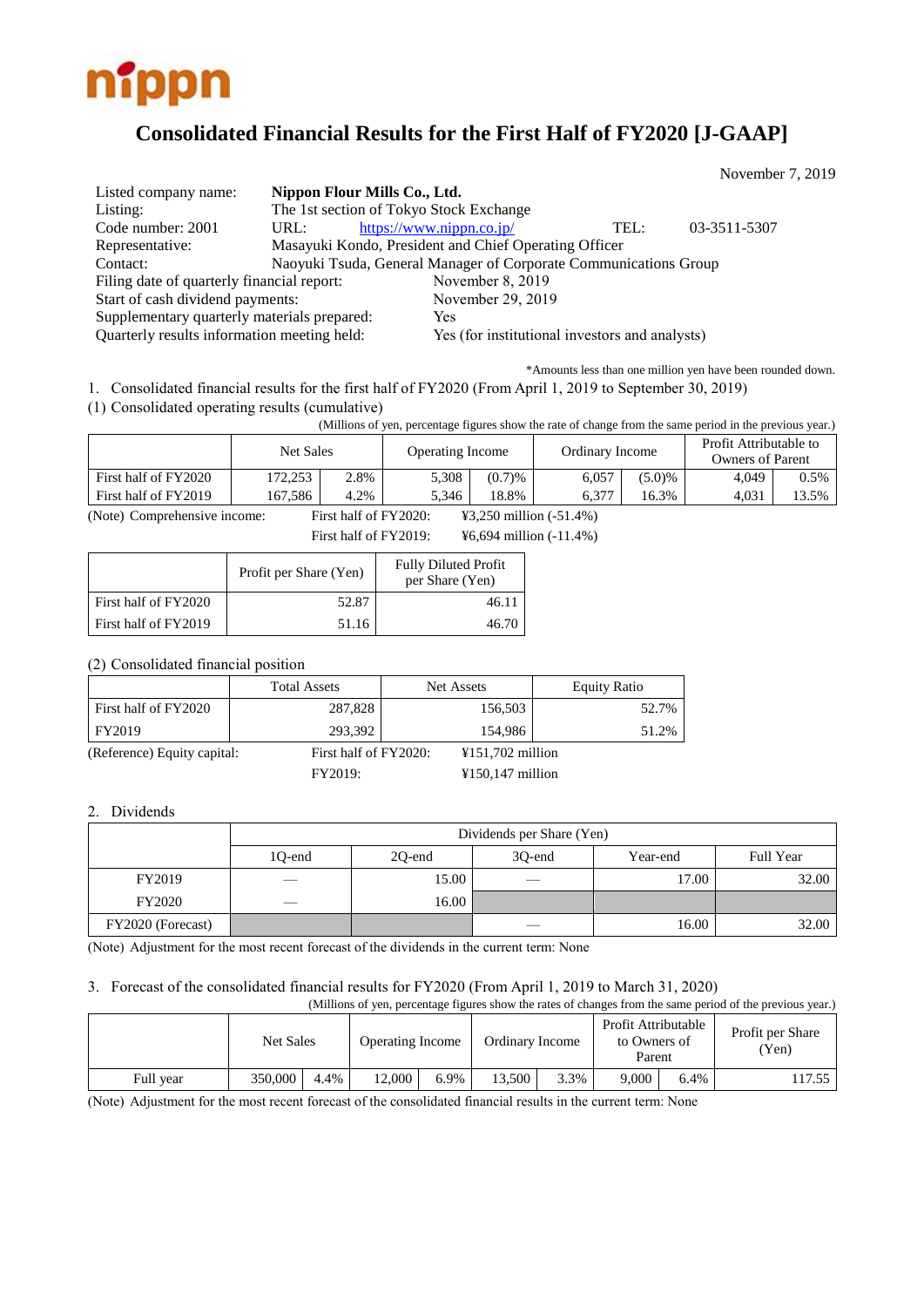#### \* Notes

- (1) Significant changes in subsidiaries during the current quarter (changes in specified subsidiaries in accordance with changes in the scope of consolidation): None
- (2) Adoption of special accounting methods for preparation of quarterly consolidated financial information: None
- (3) Changes in accounting policies, accounting estimates and retrospective restatements
- 1) Changes in accounting policies due to revisions of accounting standards: None
- 2) Changes other than 1): None
- 3) Changes in accounting estimates: None
- 4) Retrospective restatements: None
- 
- (4) Number of shares issued and outstanding (common stock)

| 1) Number of shares outstanding at<br>the end of each period (including<br>treasury shares): | First half of<br>FY2020 | 78.824,009 | shares | FY2019                  | 78,824,009 | shares |
|----------------------------------------------------------------------------------------------|-------------------------|------------|--------|-------------------------|------------|--------|
| 2) Number of treasury shares at the<br>end of each period:                                   | First half of<br>FY2020 | 2,157,151  | shares | FY2019                  | 2.226.385  | shares |
| 3) Average number of shares<br>(quarterly consolidated<br>cumulative period):                | First half of<br>FY2020 | 76,605,992 | shares | First half of<br>FY2019 | 78.797.450 | shares |

- \* These consolidated financial results are outside the scope of quarterly review procedures by certified public accountants or an audit corporation.
- \* Explanation regarding the appropriate use of projected financial results and other special instructions

Descriptions regarding the future, including the financial outlook contained in this material, are based on certain information currently available to the Company and particular assumptions, which are, at the discretion of the Company, deemed reasonable, and actual financial results may significantly vary due to various factors. Please refer to "1. Qualitative Information on Quarterly Consolidated Financial Results, (3) Information on forecast of the consolidated financial results" on page 5 for information on preconditions underlying the above outlook and other related information.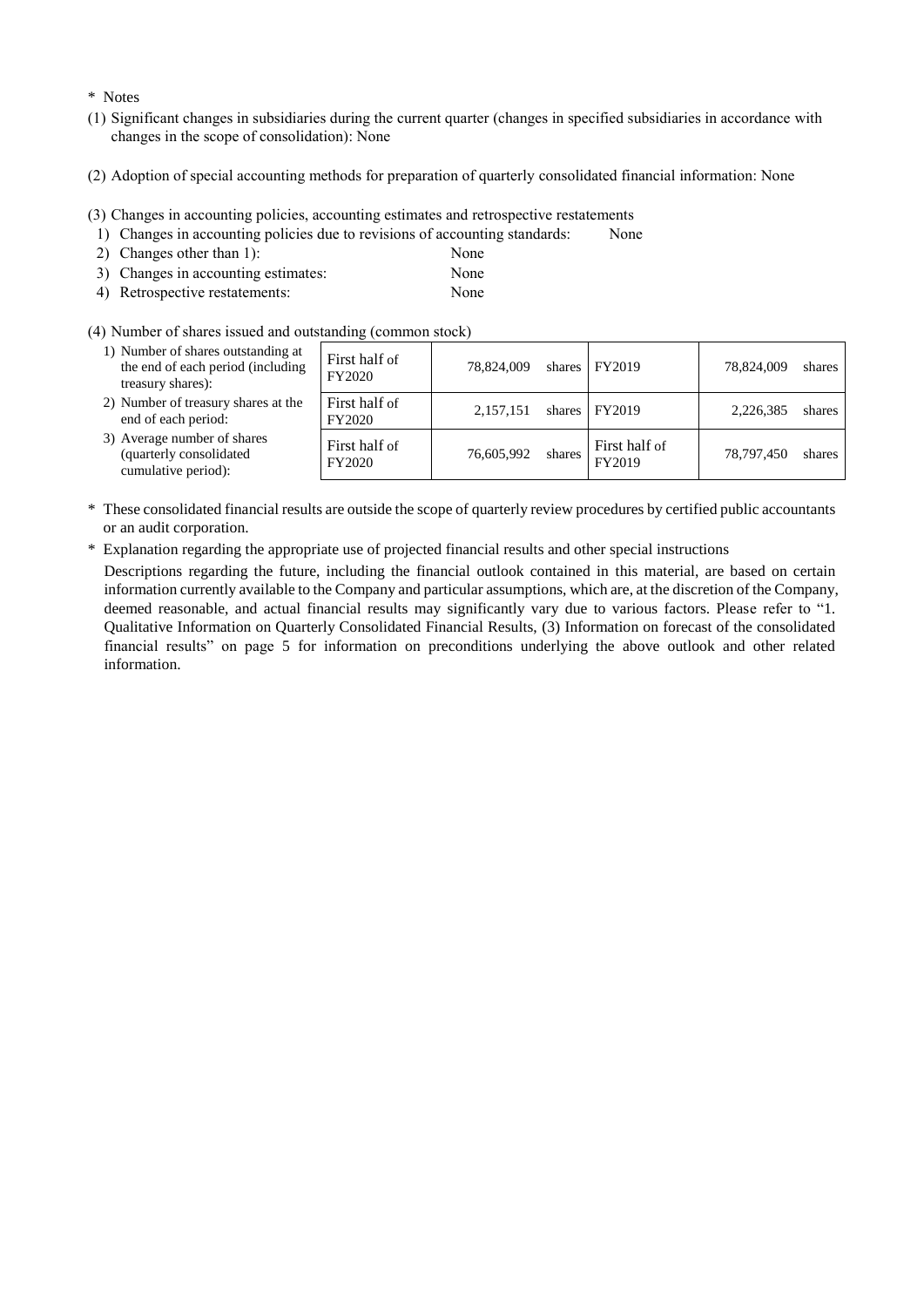## Contents

| 1.  |  |
|-----|--|
| (1) |  |
|     |  |
|     |  |
| 2.  |  |
| (1) |  |
| (2) |  |
|     |  |
|     |  |
| (3) |  |
| (4) |  |
|     |  |
|     |  |
|     |  |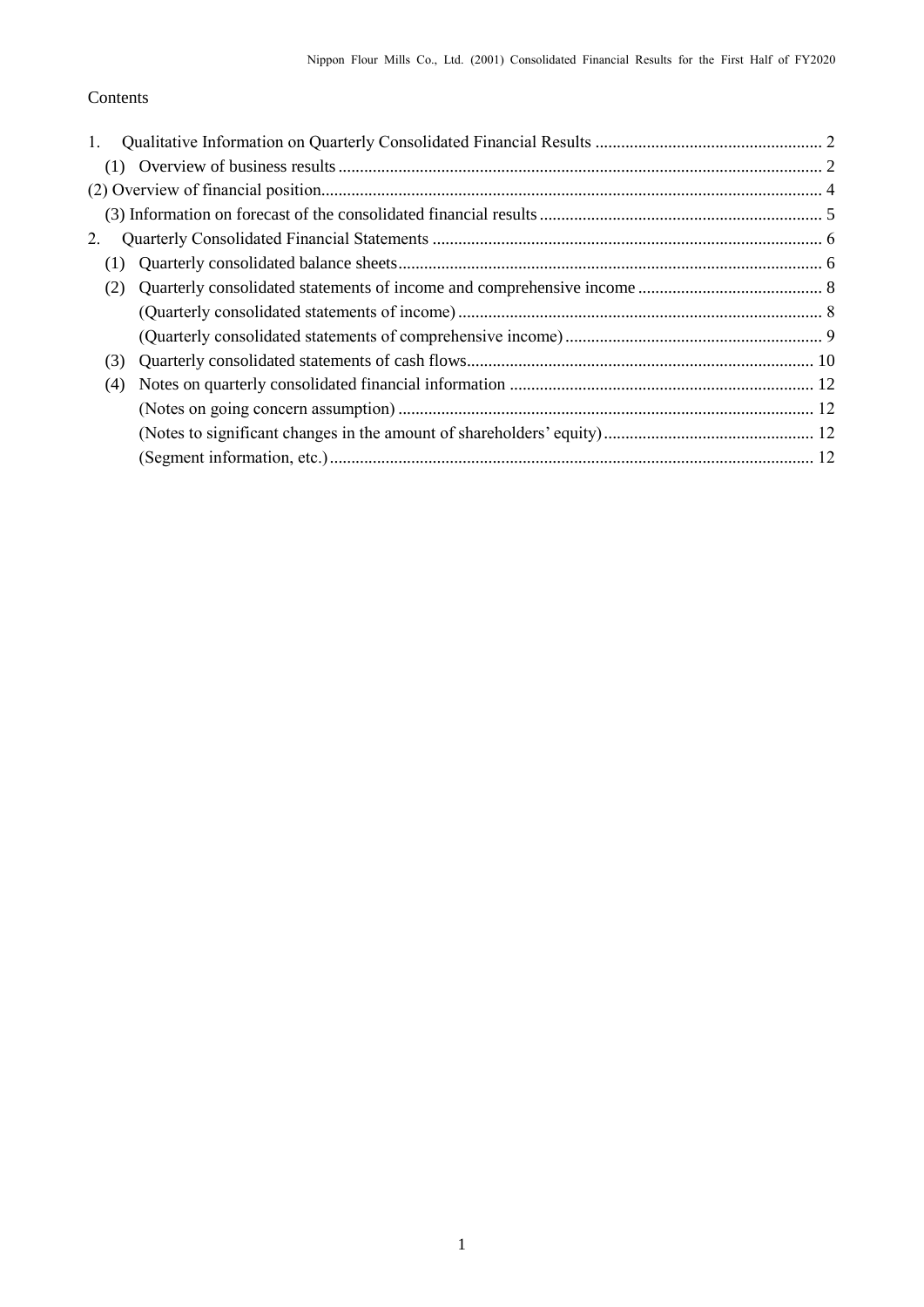<span id="page-3-0"></span>

|  |  |  |  |  | 1. Qualitative Information on Quarterly Consolidated Financial Results |
|--|--|--|--|--|------------------------------------------------------------------------|
|--|--|--|--|--|------------------------------------------------------------------------|

#### <span id="page-3-1"></span>**(1) Overview of business results**

|                                            |                                    |                                    |                   | (Millions of yen) |
|--------------------------------------------|------------------------------------|------------------------------------|-------------------|-------------------|
|                                            | First six months of<br>Fiscal 2019 | First six months of<br>Fiscal 2020 | <b>Difference</b> | Change            |
| Net sales                                  | 167,586                            | 172,253                            | 4,667             | 102.8%            |
| Operating income                           | 5,346                              | 5,308                              | (38)              | 99.3%             |
| Ordinary income                            | 6,377                              | 6,057                              | (320)             | 95.0%             |
| Profit attributable<br>to owners of parent | 4,031                              | 4,049                              | 18                | 100.5%            |

During the first half of the fiscal year ending March 31, 2020, concerns about possible slowing of the Japanese economy increased owing to uncertainties about the prospects for the world economy, including the outlook of U.S.-China trade friction. In addition, there is anxiety about the impact of the consumption tax increase implemented in October 2019 on consumer behavior amid continuing frugality.

The food industry is operating in an increasingly challenging environment. In addition to the impact of fluctuations in demand due to unsettled weather, the impact of rising labor costs due to labor shortages and the impact of trade liberalization, such as the enforcement of TPP 11 and the EU-Japan Economic Partnership Agreement (EPA) and the signing of the trade agreement between Japan and the U.S., are not negligible.

In these circumstances, in order to respond flexibly and swiftly to the unceasingly changing business environment, the Group is strengthening the business foundation based on cost reduction and sales expansion as well as through Group-wide vigorous capital investment in promising fields in Japan and overseas. A facility for bulk shipping of wheat bran has been completed at the Chiba Mill. Capital investment projects currently underway include construction of a new premix plant at the Fukuoka Mill, expansion of a frozen food plant at the Isezaki Plant of NIPPN Frozen Food Co., Ltd., and construction of a frozen food plant of NIPPN (Thailand) Co., Ltd.

In September 2019, we revised the corporate brand logo and slogan. Over the course of 23 years since the adoption of the previous corporate brand logo, the food environment has changed dramatically and we have expanded our business domain in response to such change. We launched the new corporate brand logo and a new slogan "Enjoy every meal," with the aim of getting much closer to customers by providing better service in every scene where food is consumed.

Moreover, we are promoting establishment of an internal organizational structure capable of responding to further business development. In this regard, we implemented structural reform of the foods operations and enhanced the structure of the international business operations.

The Sendagaya 5-chome North District Type 1 Urban Redevelopment Project including the site of the former headquarters building, which the Company promoted jointly with Mitsubishi Estate Co., Ltd. and Japan Real Estate Investment Corporation, was completed in August 2019 and Link Square Shinjuku opened.

As a result, consolidated net sales for the first half of fiscal 2020 increased by 2.8% year on year to ¥172,253 million, operating income decreased by 0.7% to ¥5,308 million, ordinary income decreased by 5.0% to ¥6,057 million, and profit attributable to owners of parent increased by 0.5% to ¥4,049 million.

The performance of individual business segments was as follows.

#### 1) Flour Milling

|                  | First six months of<br>Fiscal 2019 | First six months of<br>Fiscal 2020 | Difference | Change |
|------------------|------------------------------------|------------------------------------|------------|--------|
| Net sales        | 50.439                             | 51.566                             | 1.126      | 102.2% |
| Operating income | 2,709                              | 2,609                              | (99)       | 96.3%  |

(Millions of yen)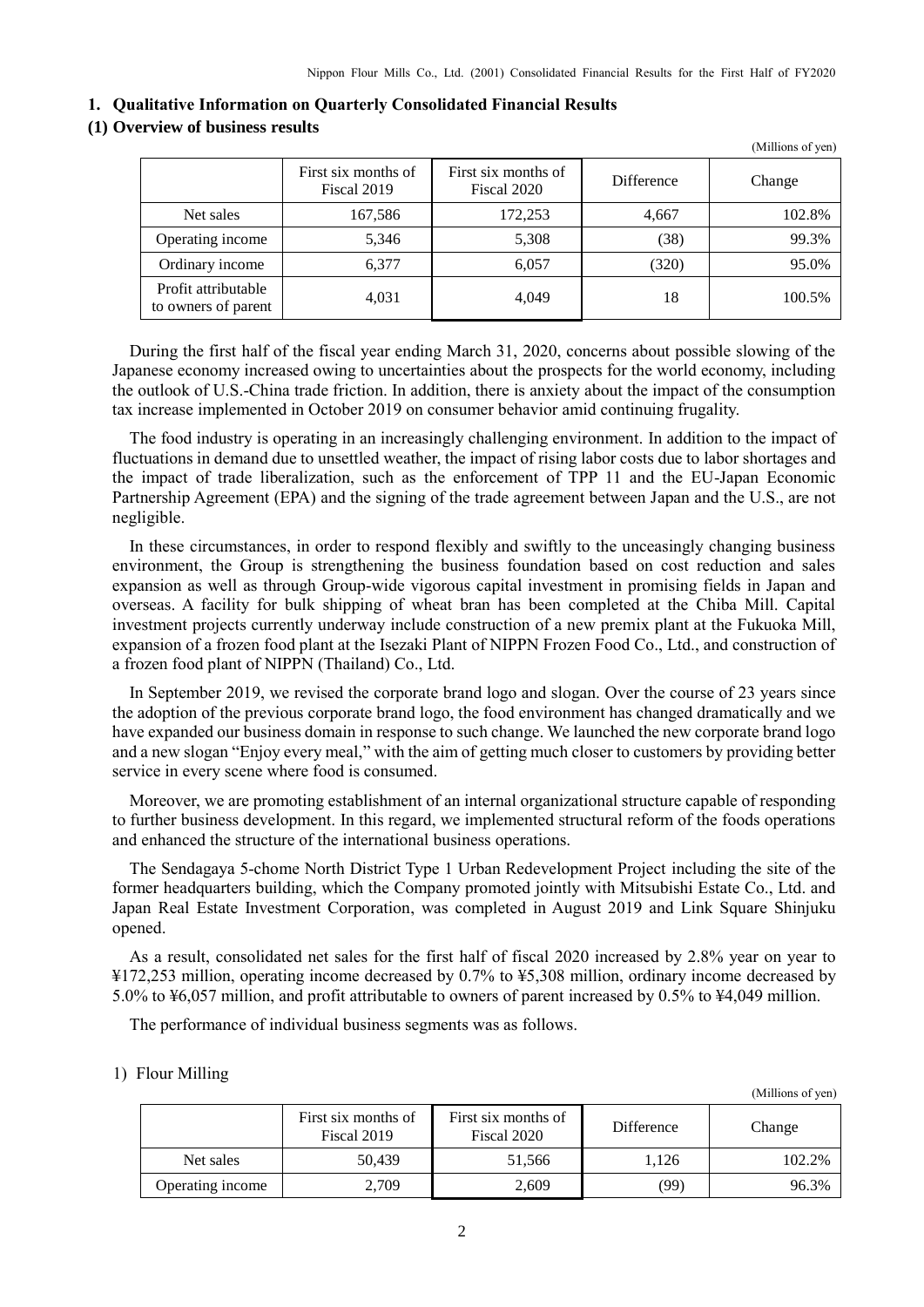The Group is strengthening quality control in response to the growing preoccupation with the safety and security of food throughout society. At the same time, to address customer needs and diversifying food preferences, the Group promoted sales initiatives with a view to resolving the issues that concern customers. Moreover, we conducted vigorous sales & marketing initiatives, including participation in various trade shows and holding of workshops and seminars around Japan, some of which were for management, and rolling out of new products.

As a result, wheat sales volume was virtually unchanged from the same period of the previous year and sales of wheat flour and wheat bran, a by-product, were higher than the levels for the same period of the previous year.

In line with the decrease of government sales prices (tax inclusive) of imported wheat by 1.7% on average for the five key products in April 2019, we revised the prices of our products.

As a result, net sales for the Flour Milling segment increased by 2.2% year on year to ¥51,566 million, while operating income decreased by 3.7% to ¥2,609 million.

|                  | First six months of<br>Fiscal 2019 | First six months of<br>Fiscal 2020 | Difference | Change |
|------------------|------------------------------------|------------------------------------|------------|--------|
| Net sales        | 98.790                             | 102,683                            | 3,892      | 103.9% |
| Operating income | 2,644                              | 2,535                              | (109)      | 95.9%  |

In the professional-use category, owing to vigorous marketing, including participation in various exhibitions and the holding of Italian cookery workshops, sales of premixes for professional use were brisk both in Japan and overseas, resulting in higher sales of products in the professional-use category than for the same period of the previous year.

In the home-use product category, we implemented vigorous sales activities for the REGALO premium pasta brand, including improvements to existing products and the launch of new products. As a result, sales of products in this category increased compared with the same period of the previous year.

In the home-use frozen foods category, we completely reformed the Oh' my Premium series with the launch of four new products and the package redesign of the existing nine products. Moreover, in the Yokubari Plate series of complete meals consisting of a main dish and staples, we strengthened the lineup suitable for breakfast. As a result, sales of home-use frozen foods were higher than the level for the same period of the previous year.

In the ready-made meals business, as sales volume increased owing to the start of operation of a new factory in Chita City, Aichi Prefecture, sales were higher than the level for the same period of the previous year.

As a result, net sales of the Food segment increased by 3.9% year on year to ¥102,683 million, while operating income decreased by 4.1% to ¥2,535 million.

#### 3) Other

(Millions of yen)

(Millions of yen)

|                  | First six months of<br>Fiscal 2019 | First six months of<br>Fiscal 2020 | Difference | Change |
|------------------|------------------------------------|------------------------------------|------------|--------|
| Net sales        | 18,356                             | 18.004                             | (352)      | 98.1%  |
| Operating income | $\left[5\right]$                   | 147                                | 153        | —      |

Sales of the engineering business were lower than the level for the same period of the previous year, reflecting stabilization of inquiries for large projects.

Sales of the healthcare business were higher than the level for the same period of the previous year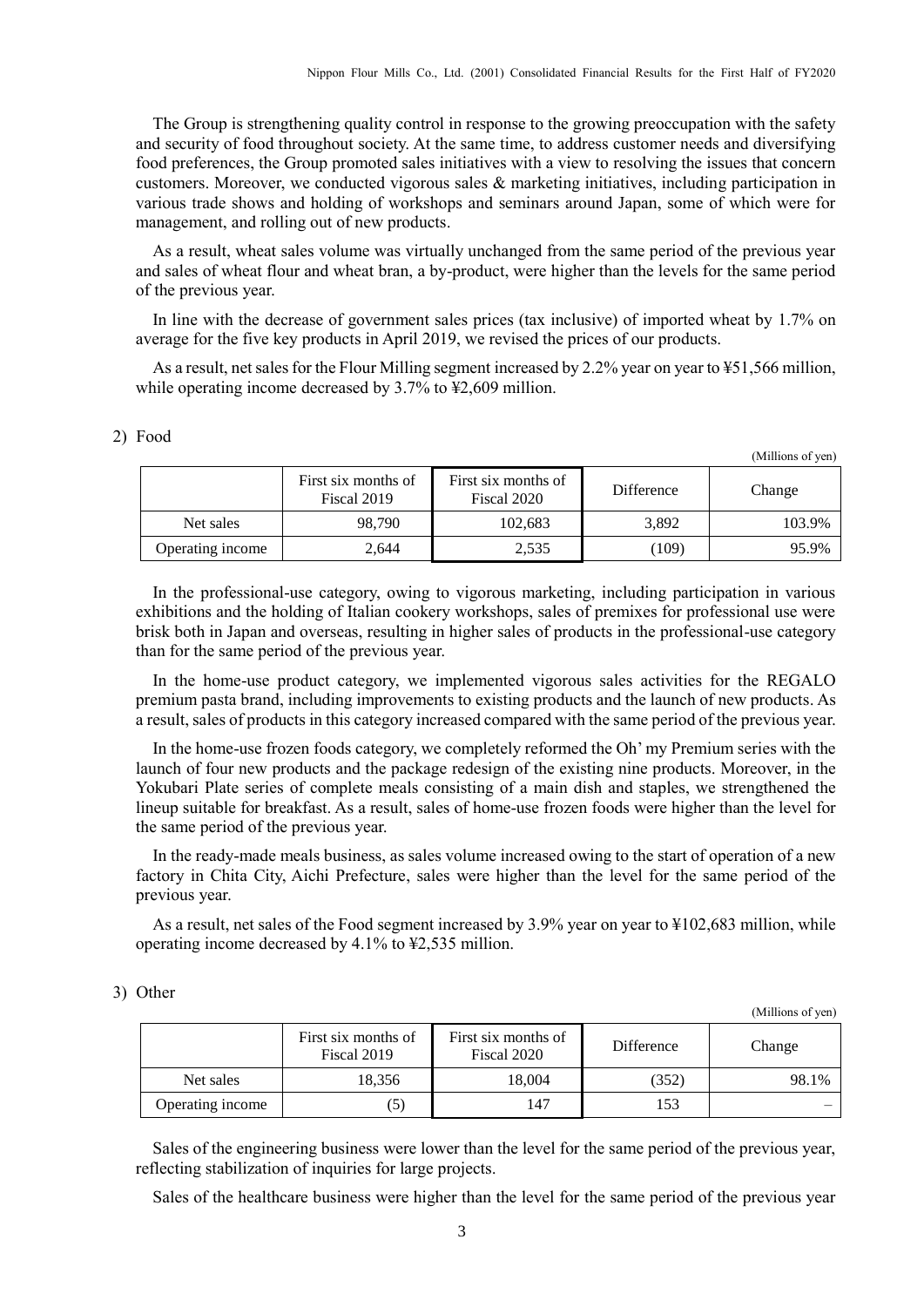because of strong demand for ceramides, which are functional materials, and vigorous development and launches of other health-enhancing products. For example, our applications to have Amani Shukan (Golden Flaxseed) and Gingkoleaf & Lutein designated as foods with function claims were accepted and our ten flaxseed-related products were certified by the Japan Disaster Food Society.

As a result, net sales for the Other segment decreased by 1.9% year on year to ¥18,004 million, and operating income was ¥147 million.

#### <span id="page-5-0"></span>**(2) Overview of financial position**

1) Assets, liabilities and net assets

|                                  |                      |                          | (Millions of yen) |
|----------------------------------|----------------------|--------------------------|-------------------|
|                                  | As of March 31, 2019 | As of September 30, 2019 | <b>Difference</b> |
| Current assets                   | 118,330              | 112,099                  | (6,231)           |
| Non-current assets               | 174.988              | 175,661                  | 673               |
| Deferred assets                  | 73                   | 67                       | (6)               |
| Total assets                     | 293,392              | 287,828                  | (5,563)           |
| Current liabilities              | 76,100               | 74,620                   | (1,480)           |
| Non-current liabilities          | 62,305               | 56,704                   | (5,600)           |
| <b>Total liabilities</b>         | 138,405              | 131,325                  | (7,080)           |
| Total net assets                 | 154,986              | 156,503                  | 1,517             |
| Total liabilities and net assets | 293,392              | 287,828                  | (5,563)           |

Total assets at the end of the first half of fiscal 2020 decreased by ¥5,563 million from the previous fiscal year end (March 31, 2019) to ¥287,828 million. This was mainly because property, plant and equipment increased by ¥4,354 million, and notes and accounts receivable - trade, investment securities and raw materials and supplies decreased by ¥4,284 million, ¥2,570 million and ¥1,145 million, respectively.

Total liabilities decreased by ¥7,080 million from the previous fiscal year end to ¥131,325 million. This was mainly because short-term loans payable increased by ¥1,353 million, and notes and accounts payable - trade decreased by ¥8,285 million.

Net assets increased by ¥1,517 million from the previous fiscal year end to ¥156,503 million. This was mainly attributable to an increase of ¥2,161 million in retained earnings, and a decrease of ¥894 million in unrealized holding gain (loss) on securities.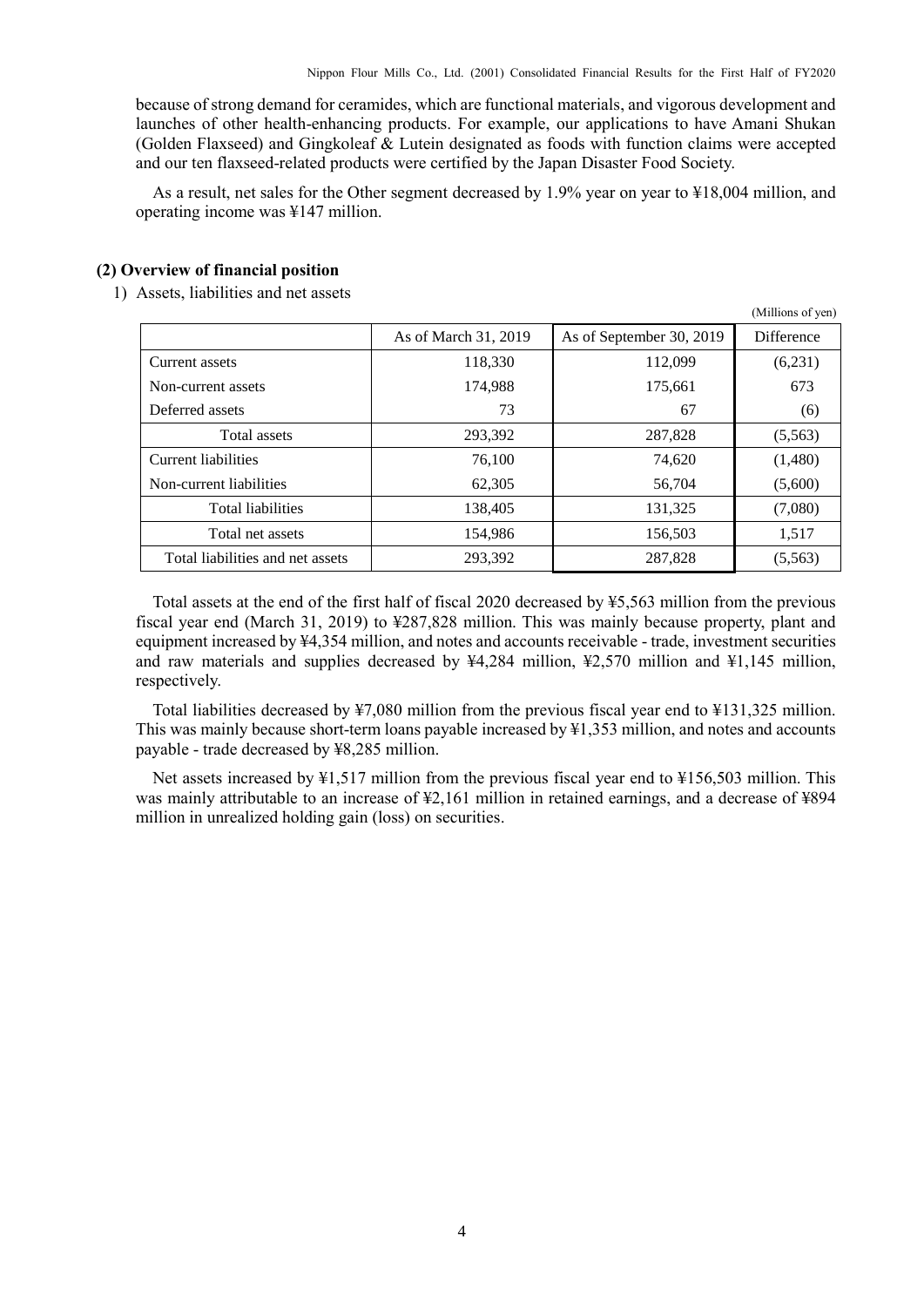#### 2) Cash flows

|                                                                             |                                    |                                    | (Millions of yen) |
|-----------------------------------------------------------------------------|------------------------------------|------------------------------------|-------------------|
|                                                                             | First six months of<br>Fiscal 2019 | First six months of<br>Fiscal 2020 | Difference        |
| Net cash provided by (used in) operating<br>activities                      | 5,669                              | 4,656                              | (1,013)           |
| Net cash provided by (used in) investing<br>activities                      | (5, 445)                           | (4,684)                            | 761               |
| Net cash provided by (used in) financing<br>activities                      | 11,731                             | (533)                              | (12,265)          |
| Effect of exchange rate changes on cash<br>and cash equivalents             | (68)                               | 20                                 | 88                |
| Net increase (decrease) in cash and cash<br>equivalents                     | 11,886                             | (541)                              | (12, 428)         |
| Increase in cash and cash equivalents from<br>newly consolidated subsidiary |                                    | 171                                | 171               |
| Cash and cash equivalents at end of period                                  | 32,443                             | 29,715                             | (2,728)           |

The balance of cash and cash equivalents at the end of the first half of fiscal 2020 stood at  $\text{\textless}29.715$ million, a decrease of ¥369 million compared with the end of the previous fiscal year. The conditions of cash flows were as follows:

#### (Operating activities)

Net cash provided by operating activities amounted to ¥4,656 million compared with ¥5,669 million for the same period of the previous year. This mainly reflected ¥5,988 million for profit before income taxes, ¥4,051 million for depreciation, ¥2,032 million for income taxes paid, ¥4,269 million for decrease in notes and accounts receivable - trade and ¥8,250 million for decrease in notes and accounts payable - trade.

#### (Investing activities)

Net cash used in investing activities amounted to ¥4,684 million compared with ¥5,445 million for the same period of the previous year. This mainly reflected ¥916 million for proceeds from sales of investment securities and ¥5,526 million for purchase of fixed assets.

#### (Financing activities)

Net cash used in financing activities amounted to ¥533 million compared with net cash provided by financing activities amounting to ¥11,731 million for the same period of the previous year. The main factors were proceeds from loans payable amounting to ¥901 million and cash dividends paid amounting to  $\frac{1}{2}1,304$  million.

#### <span id="page-6-0"></span>**(3) Information on forecast of the consolidated financial results**

The forecast of the financial results for the fiscal year ending March 31, 2020 is unchanged from the forecasts announced on May 10, 2019.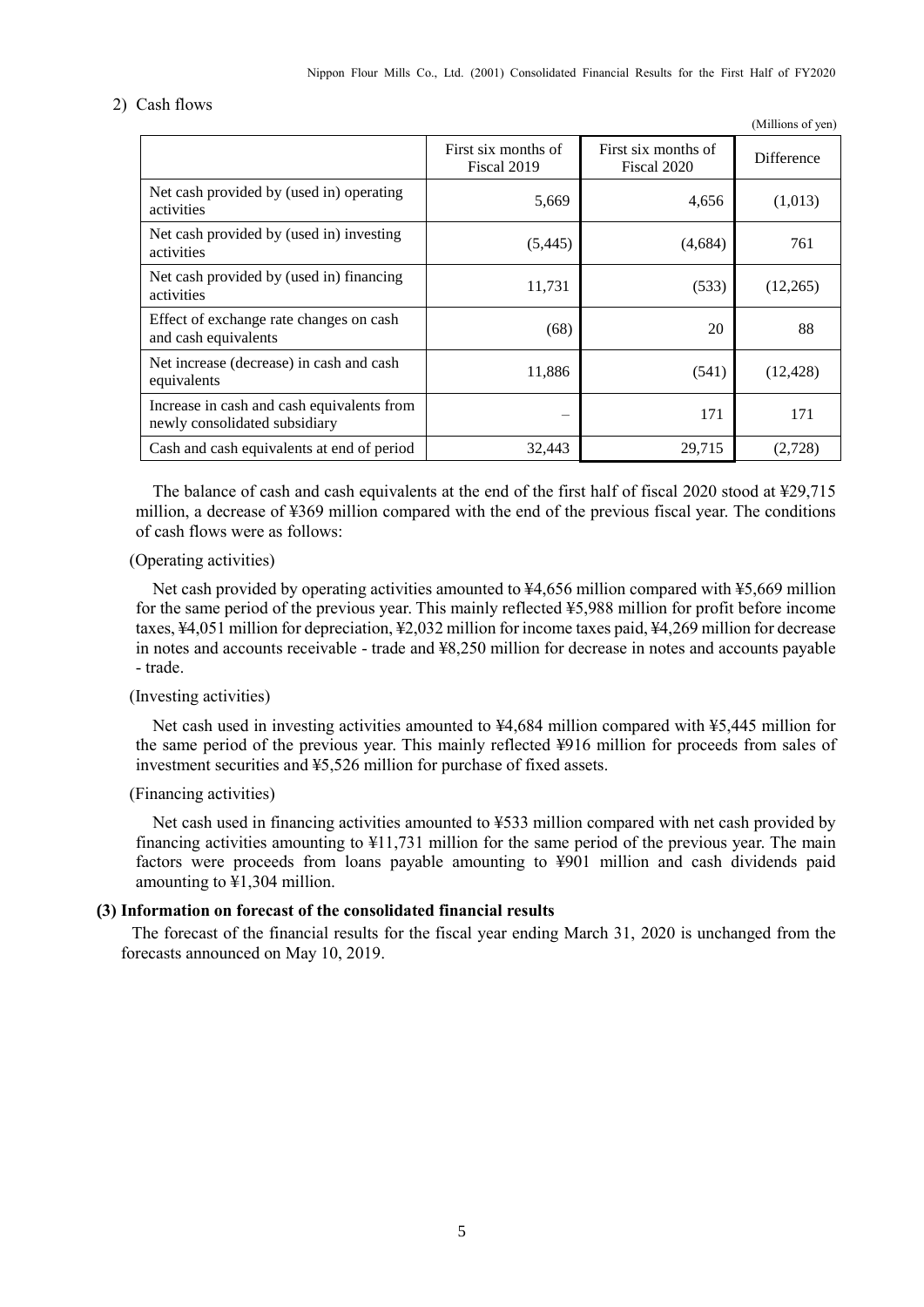## <span id="page-7-0"></span>**2. Quarterly Consolidated Financial Statements**

### <span id="page-7-1"></span>**(1) Quarterly consolidated balance sheets**

|                                        |                                  | (Millions of yen)                                     |
|----------------------------------------|----------------------------------|-------------------------------------------------------|
|                                        | FY2019<br>(As of March 31, 2019) | First half of FY2020<br>(As of September 30,<br>2019) |
| Assets                                 |                                  |                                                       |
| Current assets                         |                                  |                                                       |
| Cash and deposits                      | 32,958                           | 32,655                                                |
| Notes and accounts receivable - trade  | 47,410                           | 43,126                                                |
| Merchandise and finished goods         | 15,508                           | 15,241                                                |
| Work in process                        | 32                               | 266                                                   |
| Raw materials and supplies             | 19,230                           | 18,085                                                |
| Other current assets                   | 3,348                            | 2,867                                                 |
| Allowance for doubtful accounts        | (159)                            | (142)                                                 |
| Total current assets                   | 118,330                          | 112,099                                               |
| Non-current assets                     |                                  |                                                       |
| Property, plant and equipment          |                                  |                                                       |
| Buildings and structures, net          | 37,159                           | 42,634                                                |
| Machinery, equipment and vehicles, net | 20,511                           | 20,615                                                |
| Land                                   | 40,032                           | 39,959                                                |
| Construction in progress               | 1,719                            | 508                                                   |
| Other, net                             | 1,809                            | 1,870                                                 |
| Total property, plant and equipment    | 101,233                          | 105,587                                               |
| Intangible assets                      |                                  |                                                       |
| Goodwill                               | 622                              | 570                                                   |
| Other                                  | 753                              | 888                                                   |
| Total intangible assets                | 1,376                            | 1,459                                                 |
| Investments and other assets           |                                  |                                                       |
| Investment securities                  | 65,472                           | 62,902                                                |
| Other assets                           | 7,525                            | 6,320                                                 |
| Allowance for doubtful accounts        | (620)                            | (608)                                                 |
| Total investments and other assets     | 72,377                           | 68,614                                                |
| Total non-current assets               | 174,988                          | 175,661                                               |
| Deferred assets                        | 73                               | 67                                                    |
| Total assets                           | 293,392                          | 287,828                                               |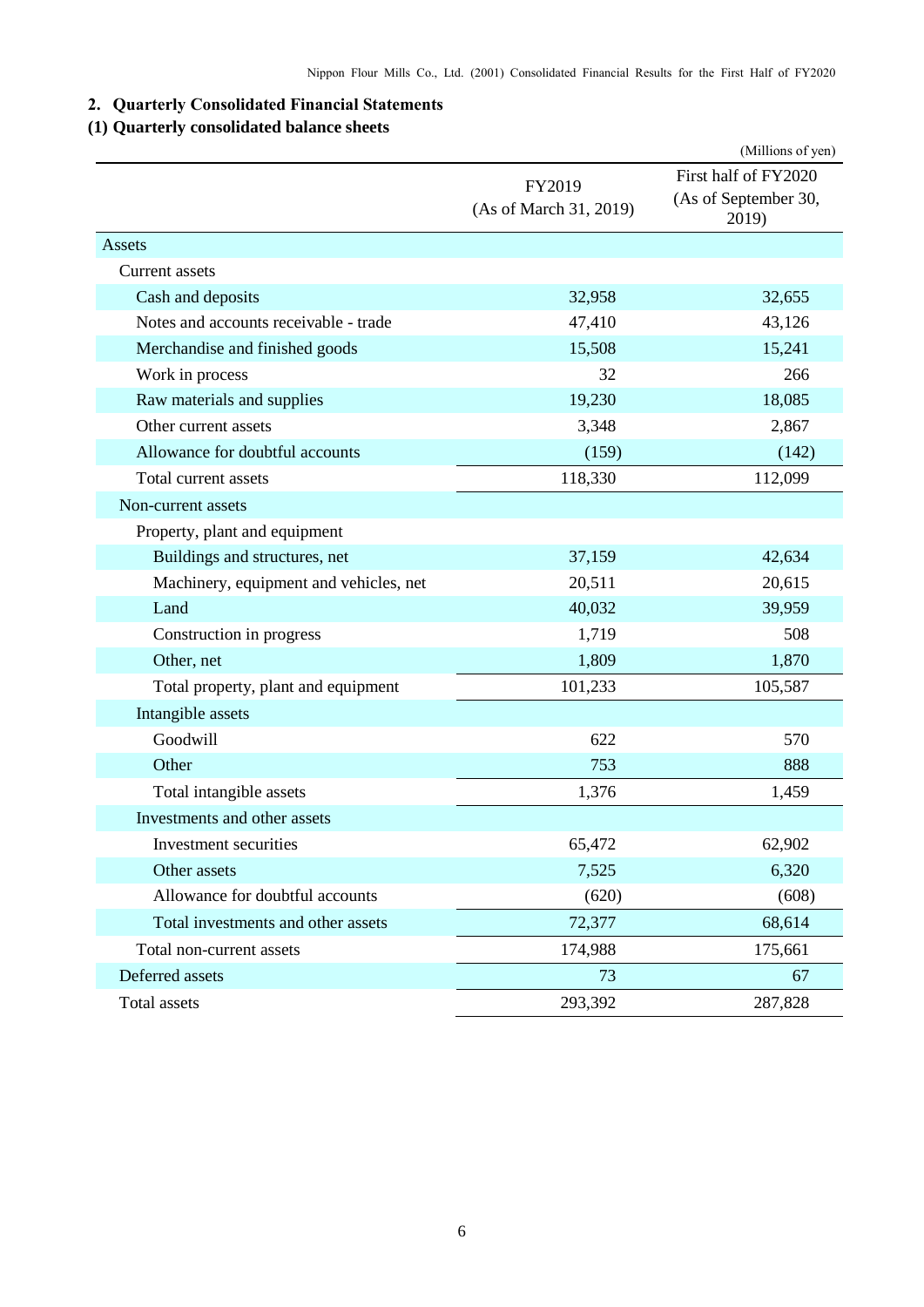|                                                                   |                                  | (Millions of yen)                                     |
|-------------------------------------------------------------------|----------------------------------|-------------------------------------------------------|
|                                                                   | FY2019<br>(As of March 31, 2019) | First half of FY2020<br>(As of September 30,<br>2019) |
| Liabilities                                                       |                                  |                                                       |
| <b>Current liabilities</b>                                        |                                  |                                                       |
| Notes and accounts payable - trade                                | 34,564                           | 26,279                                                |
| Short-term loans payable                                          | 19,201                           | 20,555                                                |
| Current portion of bonds                                          |                                  | 5,000                                                 |
| Income taxes payable                                              | 2,084                            | 1,750                                                 |
| Provision for bonuses                                             | 615                              | 659                                                   |
| Other current liabilities                                         | 19,634                           | 20,374                                                |
| Total current liabilities                                         | 76,100                           | 74,620                                                |
| Non-current liabilities                                           |                                  |                                                       |
| Bonds payable                                                     | 5,000                            |                                                       |
| Convertible bond-type bonds with<br>subscription rights to shares | 25,110                           | 25,101                                                |
| Long-term loans payable                                           | 12,041                           | 11,588                                                |
| Net defined benefit liability                                     | 4,494                            | 4,138                                                 |
| Accrued retirement benefits for directors                         | 819                              | 800                                                   |
| Other non-current liabilities                                     | 14,840                           | 15,076                                                |
| Total non-current liabilities                                     | 62,305                           | 56,704                                                |
| <b>Total liabilities</b>                                          | 138,405                          | 131,325                                               |
| Net assets                                                        |                                  |                                                       |
| Shareholders' equity                                              |                                  |                                                       |
| Common stock                                                      | 12,240                           | 12,240                                                |
| Capital surplus                                                   | 11,262                           | 11,262                                                |
| Retained earnings                                                 | 103,682                          | 105,844                                               |
| Treasury shares                                                   | (3,536)                          | (3,422)                                               |
| Total shareholders' equity                                        | 123,648                          | 125,924                                               |
| Accumulated other comprehensive income                            |                                  |                                                       |
| Unrealized holding gain (loss) on securities                      | 26,424                           | 25,530                                                |
| Deferred gain (loss) on hedges                                    | (2)                              | $\Omega$                                              |
| Foreign currency translation adjustment                           | 572                              | 716                                                   |
| Retirement benefits liability adjustments                         | (495)                            | (469)                                                 |
| Total accumulated other comprehensive income                      | 26,498                           | 25,777                                                |
| Subscription rights to shares                                     | 287                              | 222                                                   |
| Non-controlling interests                                         | 4,552                            | 4,578                                                 |
| Total net assets                                                  | 154,986                          | 156,503                                               |
| Total liabilities and net assets                                  | 293,392                          | 287,828                                               |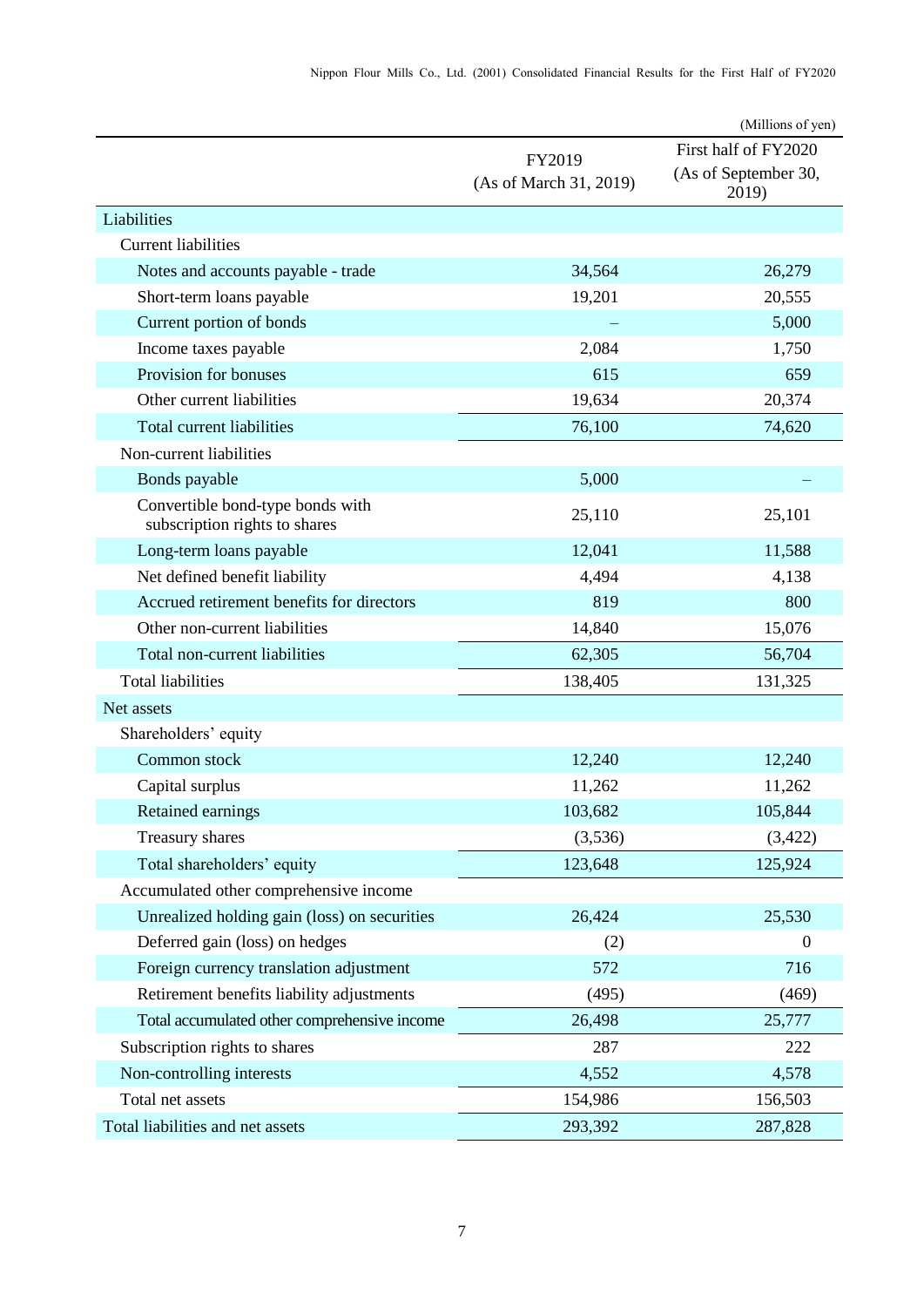### <span id="page-9-1"></span><span id="page-9-0"></span>**(2) Quarterly consolidated statements of income and comprehensive income (Quarterly consolidated statements of income)**

|                                                                      |                                               | (Millions of yen)                             |
|----------------------------------------------------------------------|-----------------------------------------------|-----------------------------------------------|
|                                                                      | First half of FY2019                          | First half of FY2020                          |
|                                                                      | (From April 1, 2018<br>to September 30, 2018) | (From April 1, 2019<br>to September 30, 2019) |
| Net sales                                                            | 167,586                                       | 172,253                                       |
| Cost of sales                                                        | 121,697                                       | 124,717                                       |
| Gross profit                                                         | 45,889                                        | 47,535                                        |
| Selling, general and administrative expenses                         | 40,542                                        | 42,227                                        |
| Operating income                                                     | 5,346                                         | 5,308                                         |
| Non-operating income                                                 |                                               |                                               |
| Interest income                                                      | 49                                            | 33                                            |
| Dividend income                                                      | 655                                           | 708                                           |
| Other                                                                | 585                                           | 392                                           |
| Total non-operating income                                           | 1,290                                         | 1,133                                         |
| Non-operating expenses                                               |                                               |                                               |
| Interest expenses                                                    | 118                                           | 108                                           |
| Other                                                                | 140                                           | 275                                           |
| Total non-operating expenses                                         | 258                                           | 384                                           |
| Ordinary income                                                      | 6,377                                         | 6,057                                         |
| Extraordinary income                                                 |                                               |                                               |
| Gain on sales of fixed assets                                        | $\mathbf{1}$                                  | 146                                           |
| Gain on sales of investment securities                               | 39                                            | 504                                           |
| Total extraordinary income                                           | 40                                            | 651                                           |
| Extraordinary expenses                                               |                                               |                                               |
| Loss on sales and disposal of fixed assets                           | 61                                            | 60                                            |
| Loss on valuation of investment securities                           | 1                                             | 206                                           |
| Demolition expenses                                                  | 372                                           | 45                                            |
| Expenses for change of the corporate brand<br>logo and related items |                                               | 397                                           |
| Other                                                                | 8                                             | 10                                            |
| Total extraordinary expenses                                         | 444                                           | 720                                           |
| Profit before income taxes                                           | 5,974                                         | 5,988                                         |
| Income taxes - current                                               | 1,694                                         | 1,703                                         |
| Income taxes - deferred                                              | 166                                           | 184                                           |
| Total income taxes                                                   | 1,861                                         | 1,888                                         |
| Profit                                                               | 4,112                                         | 4,100                                         |
| Profit attributable to non-controlling interests                     | 81                                            | 50                                            |
| Profit attributable to owners of parent                              | 4,031                                         | 4,049                                         |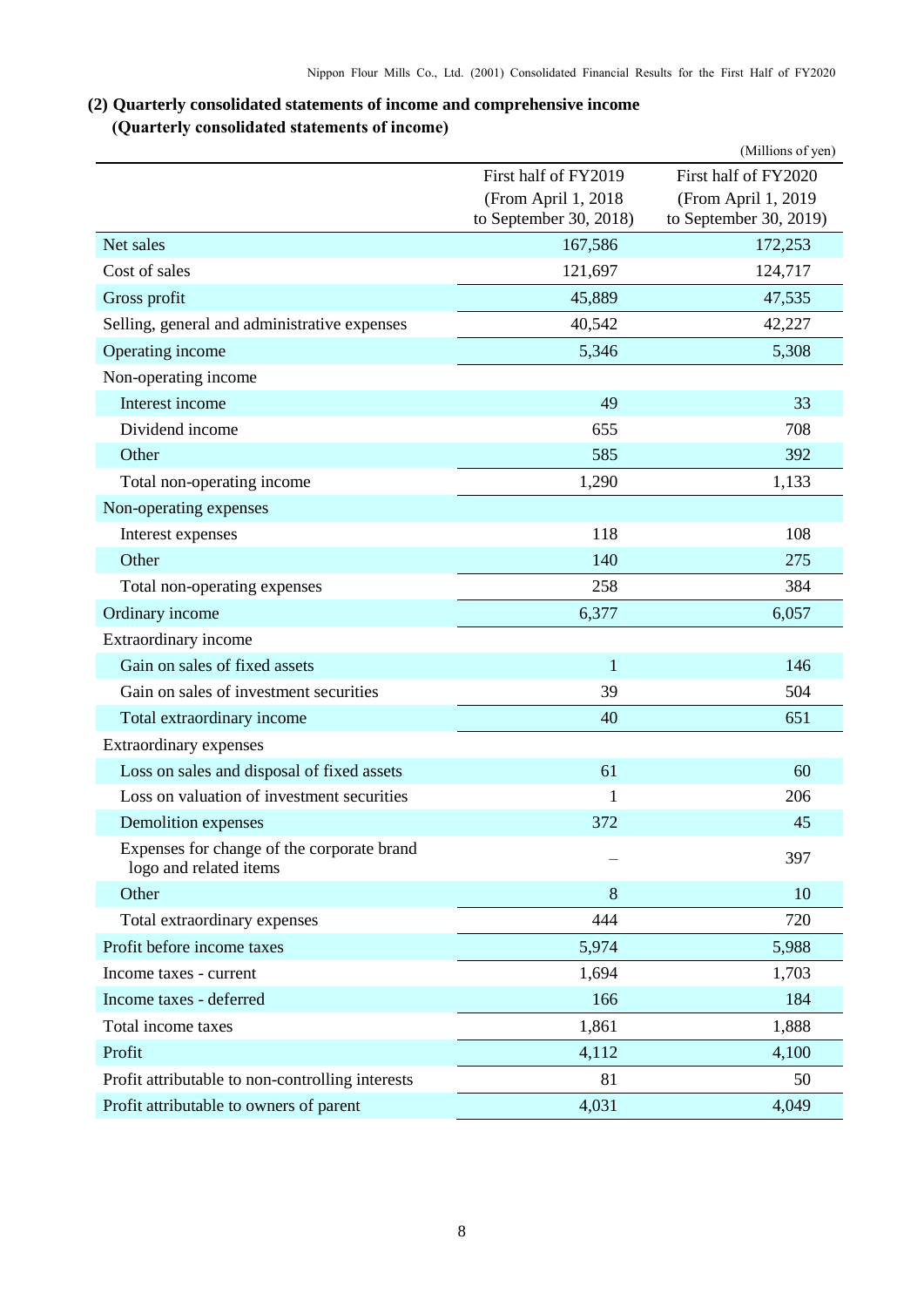|                                                                                      |                                                | (Millions of yen)                              |
|--------------------------------------------------------------------------------------|------------------------------------------------|------------------------------------------------|
|                                                                                      | First half of FY2019                           | First half of FY2020                           |
|                                                                                      | (From April 1, 2018)<br>to September 30, 2018) | (From April 1, 2019)<br>to September 30, 2019) |
| Profit                                                                               | 4,112                                          | 4,100                                          |
| Other comprehensive income (loss)                                                    |                                                |                                                |
| Unrealized holding gain (loss) on securities                                         | 2,579                                          | (831)                                          |
| Deferred gain (loss) on hedges                                                       | 24                                             | $\overline{2}$                                 |
| Foreign currency translation adjustment                                              | (227)                                          | 23                                             |
| Retirement benefits liability adjustments                                            | 118                                            | 26                                             |
| Share of other comprehensive income of<br>entities accounted for using equity method | 86                                             | (70)                                           |
| Total other comprehensive income (loss)                                              | 2,581                                          | (849)                                          |
| Comprehensive income                                                                 | 6,694                                          | 3,250                                          |
| (Comprehensive income attributable to)                                               |                                                |                                                |
| Comprehensive income attributable to<br>owners of parent                             | 6,619                                          | 3,205                                          |
| Comprehensive income attributable to<br>non-controlling interests                    | 74                                             | 44                                             |

## <span id="page-10-0"></span>**(Quarterly consolidated statements of comprehensive income)**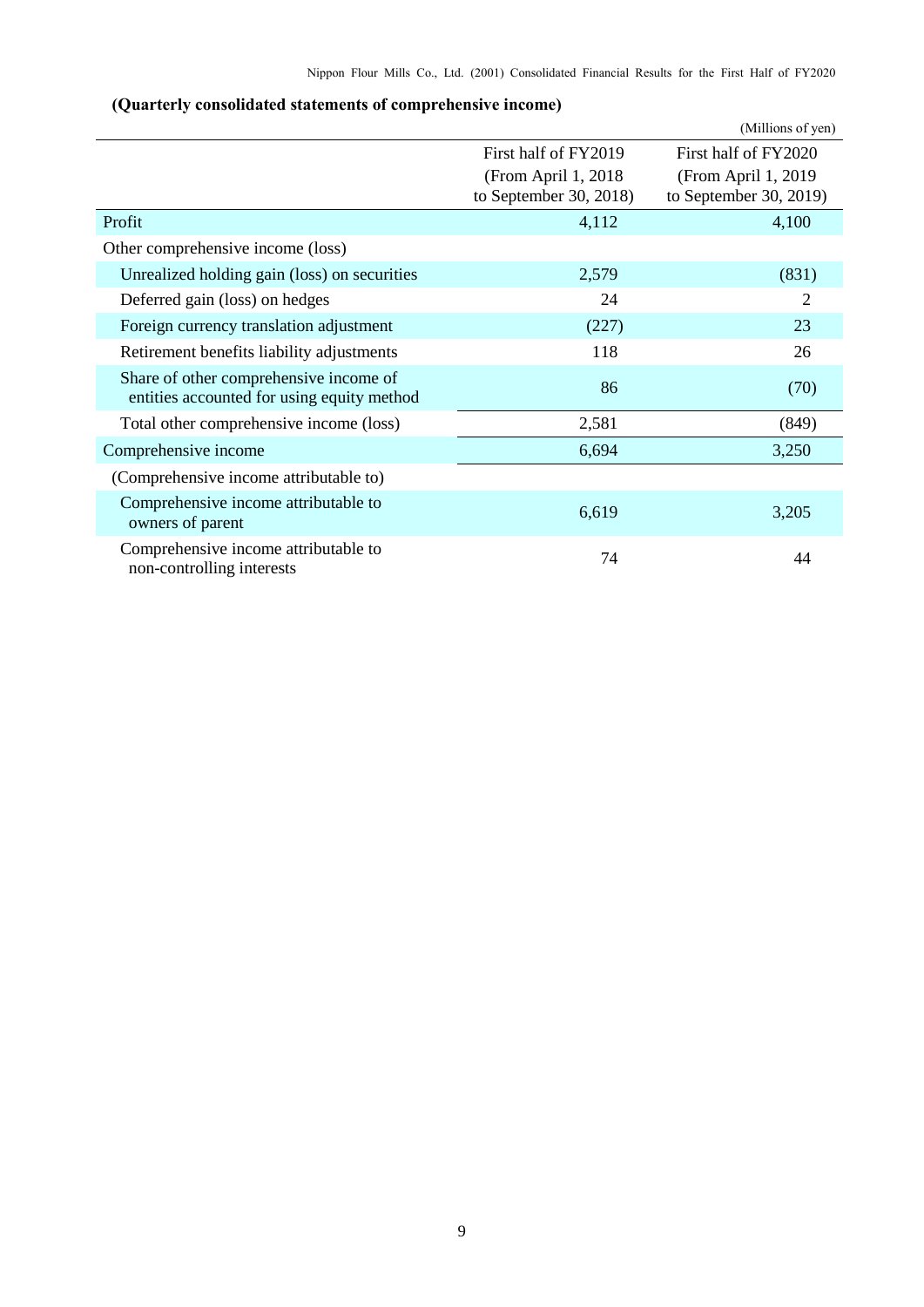## <span id="page-11-0"></span>**(3) Quarterly consolidated statements of cash flows**

|                                                                              |                                                                       | (Millions of yen)                                                     |
|------------------------------------------------------------------------------|-----------------------------------------------------------------------|-----------------------------------------------------------------------|
|                                                                              | First half of FY2019<br>(From April 1, 2018<br>to September 30, 2018) | First half of FY2020<br>(From April 1, 2019<br>to September 30, 2019) |
| Operating activities                                                         |                                                                       |                                                                       |
| Profit before income taxes                                                   | 5,974                                                                 | 5,988                                                                 |
| Depreciation                                                                 | 3,533                                                                 | 4,051                                                                 |
| Increase (decrease) in allowance for doubtful<br>accounts                    | (0)                                                                   | (29)                                                                  |
| Demolition expenses                                                          | 372                                                                   | 45                                                                    |
| Interest and dividend income                                                 | (704)                                                                 | (741)                                                                 |
| Interest expenses                                                            | 118                                                                   | 108                                                                   |
| Loss (gain) on sales of investment securities                                | (2)                                                                   | (476)                                                                 |
| Loss (gain) on valuation of investment securities                            | 1                                                                     | 206                                                                   |
| Equity in (earnings) losses of unconsolidated<br>subsidiaries and affiliates | (175)                                                                 | (113)                                                                 |
| Foreign exchange losses (gains)                                              | (55)                                                                  | 55                                                                    |
| Loss (gain) on sales of fixed assets                                         | (0)                                                                   | (146)                                                                 |
| Loss on disposal of fixed assets                                             | 62                                                                    | 66                                                                    |
| Decrease (increase) in notes and accounts receivable<br>- trade              | (1, 345)                                                              | 4,269                                                                 |
| Decrease (increase) in inventories                                           | 669                                                                   | 1,189                                                                 |
| Increase (decrease) in notes and accounts payable -<br>trade                 | (765)                                                                 | (8,250)                                                               |
| Other, net                                                                   | (315)                                                                 | (175)                                                                 |
| Subtotal                                                                     | 7,365                                                                 | 6,049                                                                 |
| Interest and dividend income received                                        | 729                                                                   | 763                                                                   |
| Interest expenses paid                                                       | (127)                                                                 | (123)                                                                 |
| Income taxes paid                                                            | (2,297)                                                               | (2,032)                                                               |
| Net cash provided by (used in) operating activities                          | 5,669                                                                 | 4,656                                                                 |
| Investing activities                                                         |                                                                       |                                                                       |
| Decrease (increase) in time deposits                                         | 11                                                                    | (29)                                                                  |
| Purchase of investment securities                                            | (336)                                                                 | (338)                                                                 |
| Proceeds from sales of investment securities                                 | 190                                                                   | 916                                                                   |
| Purchase of fixed assets                                                     | (4,970)                                                               | (5,526)                                                               |
| Proceeds from sales of fixed assets                                          | 11                                                                    | 236                                                                   |
| Payments of loans receivable                                                 | (388)                                                                 | (2)                                                                   |
| Collection of loans receivable                                               | 9                                                                     | 6                                                                     |
| Decrease (increase) in other investments                                     | 26                                                                    | 53                                                                    |
| Net cash provided by (used in) investing activities                          | (5, 445)                                                              | (4,684)                                                               |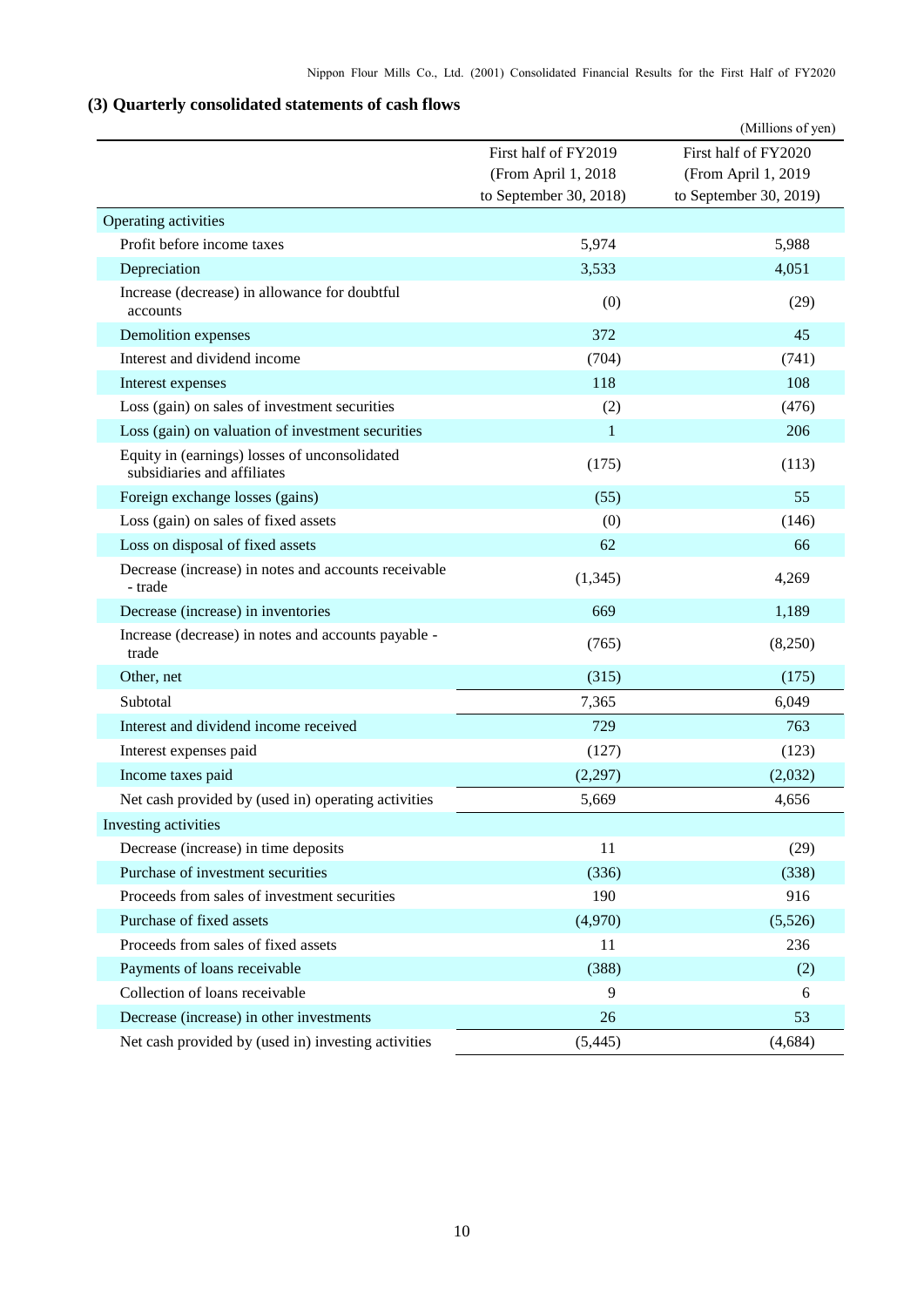|                                                                                             |                        | (Millions of yen)      |
|---------------------------------------------------------------------------------------------|------------------------|------------------------|
|                                                                                             | First half of FY2019   | First half of FY2020   |
|                                                                                             | (From April 1, 2018    | (From April 1, 2019    |
|                                                                                             | to September 30, 2018) | to September 30, 2019) |
| Financing activities                                                                        |                        |                        |
| Net increase (decrease) in short-term loans payable                                         | 247                    | 1,194                  |
| Proceeds from long-term loans payable                                                       | 508                    | 700                    |
| Repayments of long-term loans payable                                                       | (1,940)                | (992)                  |
| Redemption of bonds                                                                         | (5,000)                |                        |
| Proceeds from issuance of convertible bond-type<br>bonds with subscription rights to shares | 25,041                 |                        |
| Proceeds from share issuance to non-controlling<br>shareholders                             | 150                    |                        |
| Purchase of treasury shares                                                                 | (5,323)                | (0)                    |
| Repayments of finance lease obligations                                                     | (132)                  | (112)                  |
| Cash dividends paid                                                                         | (1,206)                | (1, 304)               |
| Dividends paid to non-controlling interests                                                 | (14)                   | (18)                   |
| Other, net                                                                                  | (598)                  | $\overline{0}$         |
| Net cash provided by (used in) financing activities                                         | 11,731                 | (533)                  |
| Effect of exchange rate changes on cash and cash<br>equivalents                             | (68)                   | 20                     |
| Net increase (decrease) in cash and cash equivalents                                        | 11,886                 | (541)                  |
| Cash and cash equivalents at beginning of period                                            | 20,556                 | 30,085                 |
| Increase in cash and cash equivalents from newly<br>consolidated subsidiary                 |                        | 171                    |
| Cash and cash equivalents at end of period                                                  | 32,443                 | 29,715                 |